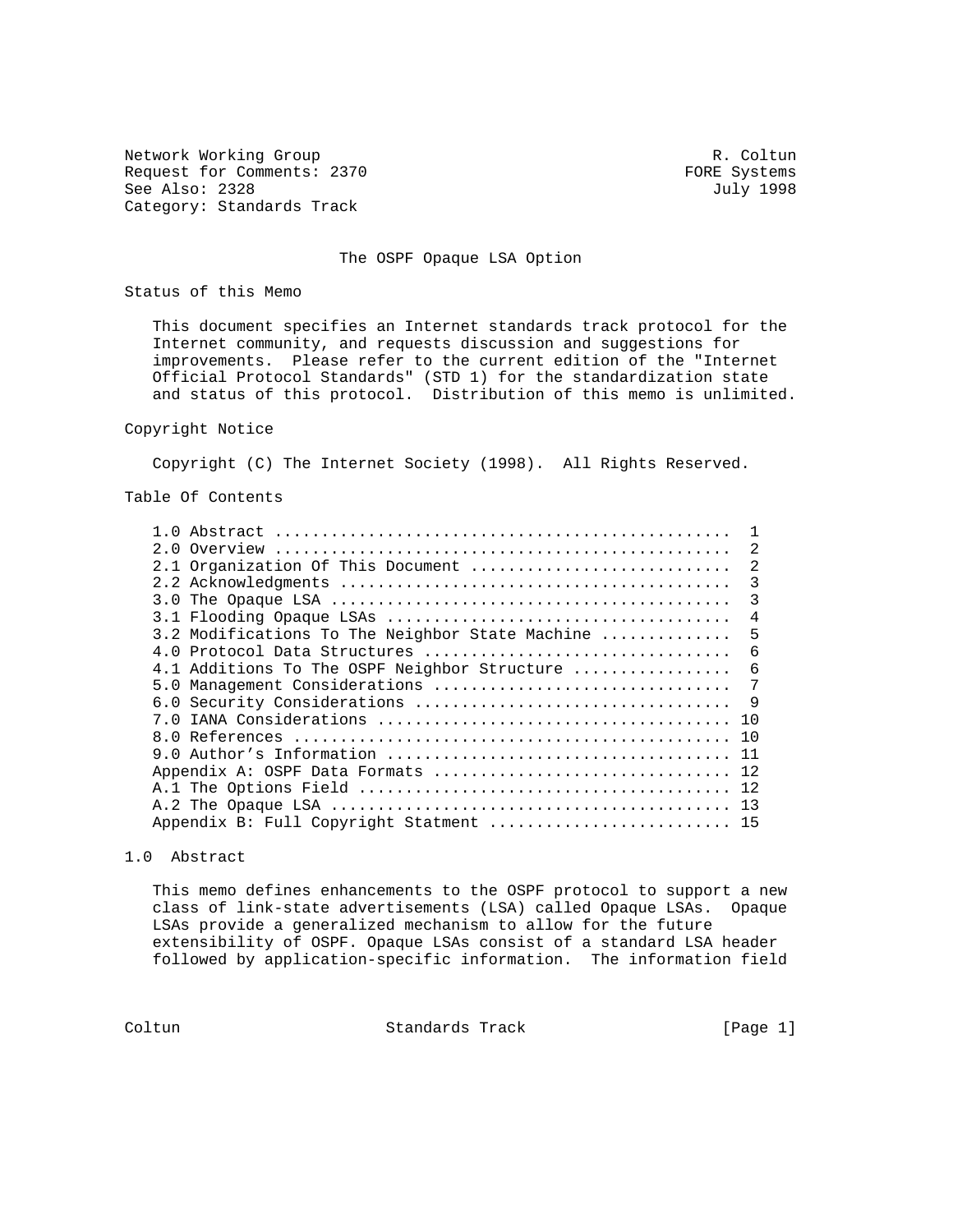may be used directly by OSPF or by other applications. Standard OSPF link-state database flooding mechanisms are used to distribute Opaque LSAs to all or some limited portion of the OSPF topology.

## 2.0 Overview

 Over the last several years the OSPF routing protocol [OSPF] has been widely deployed throughout the Internet. As a result of this deployment and the evolution of networking technology, OSPF has been extended to support many options; this evolution will obviously continue.

 This memo defines enhancements to the OSPF protocol to support a new class of link-state advertisements (LSA) called Opaque LSAs. Opaque LSAs provide a generalized mechanism to allow for the future extensibility of OSPF. The information contained in Opaque LSAs may be used directly by OSPF or indirectly by some application wishing to distribute information throughout the OSPF domain. For example, the OSPF LSA may be used by routers to distribute IP to link-layer address resolution information (see [ARA] for more information). The exact use of Opaque LSAs is beyond the scope of this memo.

 Opaque LSAs consist of a standard LSA header followed by a 32-bit qaligned application-specific information field. Like any other LSA, the Opaque LSA uses the link-state database distribution mechanism for flooding this information throughout the topology. The link state type field of the Opaque LSA identifies the LSA's range of topological distribution. This range is referred to as the Flooding Scope.

 It is envisioned that an implementation of the Opaque option provides an application interface for 1) encapsulating application-specific information in a specific Opaque type, 2) sending and receiving application-specific information, and 3) if required, informing the application of the change in validity of previously received information when topological changes are detected.

# 2.1 Organization Of This Document

 This document first defines the three types of Opaque LSAs followed by a description of OSPF packet processing. The packet processing sections include modifications to the flooding procedure and to the neighbor state machine. Appendix A then gives the packet formats.

Coltun Coltun Standards Track [Page 2]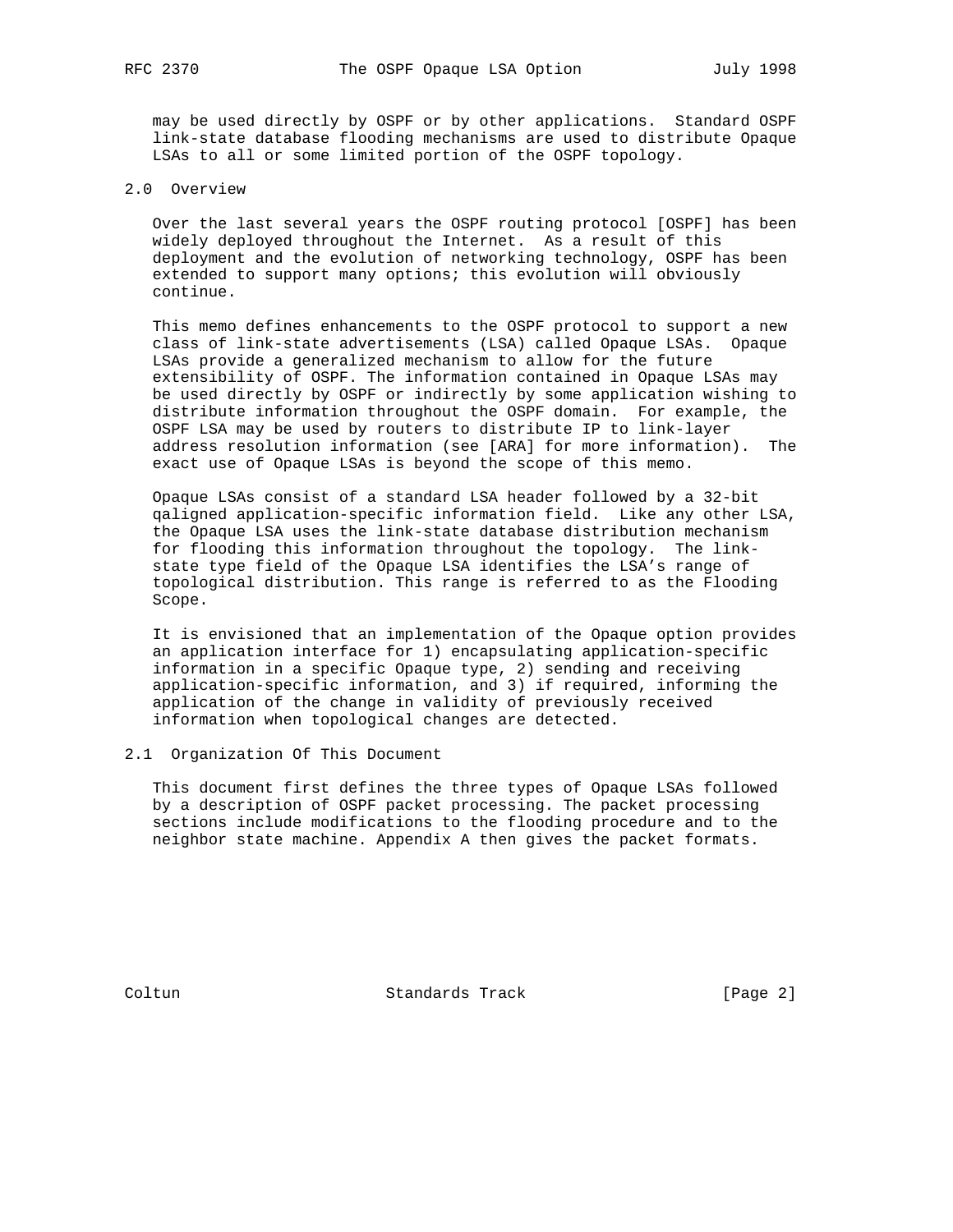#### 2.2 Acknowledgments

 The author would like to thank Dennis Ferguson, Acee Lindem, John Moy, Sandra Murphy, Man-Kit Yeung, Zhaohui "Jeffrey" Zhang and the rest of the OSPF Working Group for the ideas and support they have given to this project.

3.0 The Opaque LSA

 Opaque LSAs are types 9, 10 and 11 link-state advertisements. Opaque LSAs consist of a standard LSA header followed by a 32-bit aligned application-specific information field. Standard link-state database flooding mechanisms are used for distribution of Opaque LSAs. The range of topological distribution (i.e., the flooding scope) of an Opaque LSA is identified by its link-state type. This section documents the flooding of Opaque LSAs.

 The flooding scope associated with each Opaque link-state type is defined as follows.

- o Link-state type 9 denotes a link-local scope. Type-9 Opaque LSAs are not flooded beyond the local (sub)network.
- o Link-state type 10 denotes an area-local scope. Type-10 Opaque LSAs are not flooded beyond the borders of their associated area.
- o Link-state type 11 denotes that the LSA is flooded throughout the Autonomous System (AS). The flooding scope of type-11 LSAs are equivalent to the flooding scope of AS-external (type-5) LSAs. Specifically type-11 Opaque LSAs are 1) flooded throughout all transit areas, 2) not flooded into stub areas from the backbone and 3) not originated by routers into their connected stub areas. As with type-5 LSAs, if a type-11 Opaque LSA is received in a stub area from a neighboring router within the stub area the LSA is rejected.

 The link-state ID of the Opaque LSA is divided into an Opaque type field (the first 8 bits) and a type-specific ID (the remaining 24 bits). The packet format of the Opaque LSA is given in Appendix A. Section 7.0 describes Opaque type allocation and assignment.

 The responsibility for proper handling of the Opaque LSA's flooding scope is placed on both the sender and receiver of the LSA. The receiver must always store a valid received Opaque LSA in its link state database. The receiver must not accept Opaque LSAs that violate the flooding scope (e.g., a type-11 (domain-wide) Opaque LSA is not accepted in a stub area). The flooding scope effects both the

Coltun Standards Track [Page 3]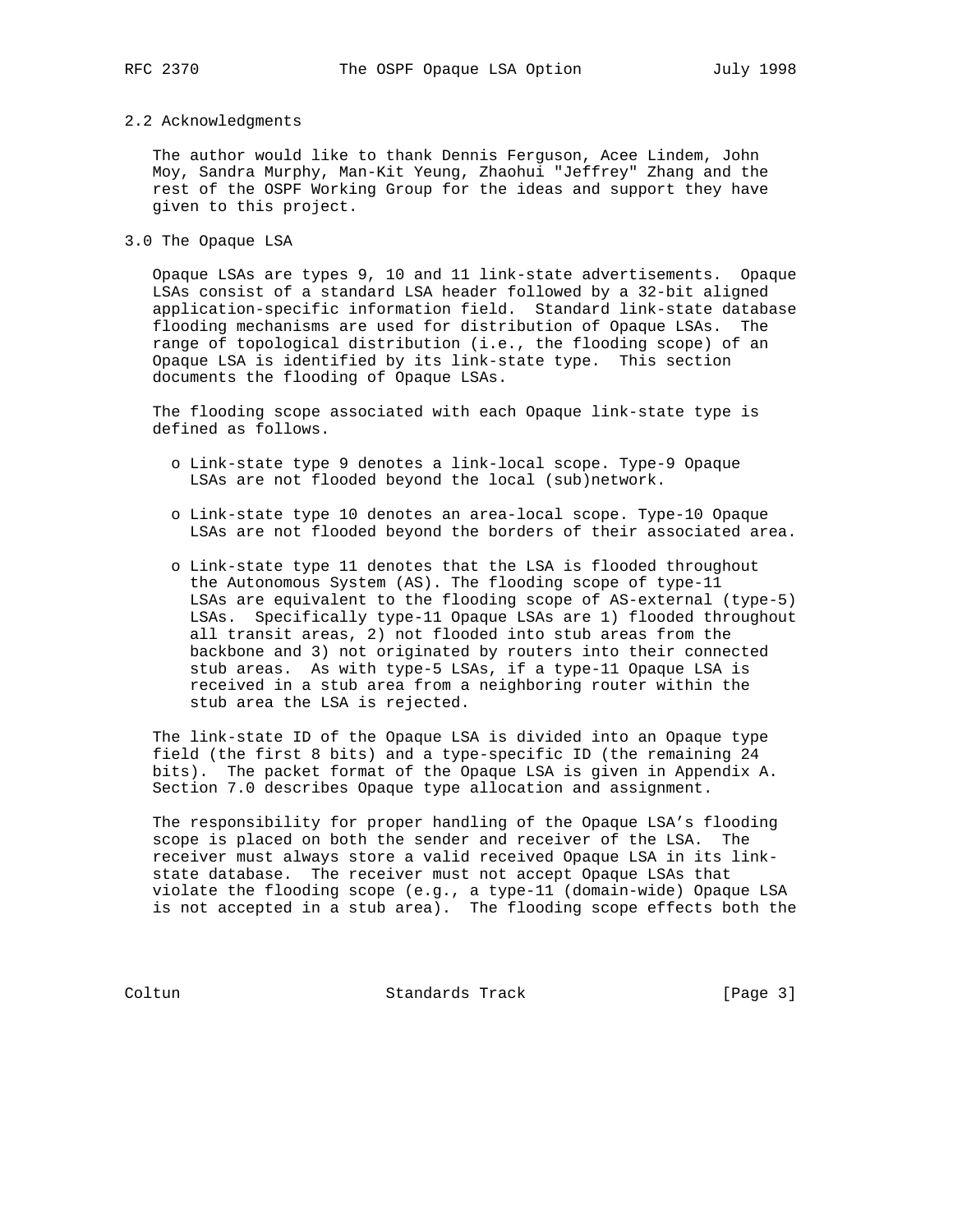synchronization of the link-state database and the flooding procedure.

 The following describes the modifications to these procedures that are necessary to insure conformance to the Opaque LSA's Scoping Rules.

3.1 Flooding Opaque LSAs

 The flooding of Opaque LSAs must follow the rules of Flooding Scope as specified in this section. Section 13 of [OSPF] describes the OSPF flooding procedure. The following describes the Opaque LSA's type-specific flooding restrictions.

- o If the Opaque LSA is type 9 (the flooding scope is link-local) and the interface that the LSA was received on is not the same as the target interface (e.g., the interface associated with a particular target neighbor), the Opaque LSA must not be flooded out that interface (or to that neighbor). An implementation should keepk track of the IP interface associated with each Opaque LSA having a link-local flooding scope.
- o If the Opaque LSA is type 10 (the flooding scope is area-local) and the area associated with Opaque LSA (upon reception) is not the same as the area associated with the target interface, the Opaque LSA must not be flooded out the interface. An implementation should keep track of the OSPF area associated with each Opaque LSA having an area-local flooding scope.
- o If the Opaque LSA is type 11 (the LSA is flooded throughout the AS) and the target interface is associated with a stub area the Opaque LSA must not be flooded out the interface. A type-11 Opaque LSA that is received on an interface associated with a stub area must be discarded and not acknowledged (the neighboring router has flooded the LSA in error).

 When opaque-capable routers and non-opaque-capable OSPF routers are mixed together in a routing domain, the Opaque LSAs are not flooded to the non-opaque-capable routers. As a general design principle, optional OSPF advertisements are only flooded to those routers that understand them.

 An opaque-capable router learns of its neighbor's opaque capability at the beginning of the "Database Exchange Process" (see Section 10.6 of [OSPF], receiving Database Description packets from a neighbor in state ExStart). A neighbor is opaque-capable if and only if it sets the O-bit in the Options field of its Database Description packets; the O-bit is not set in packets other than Database Description

Coltun Standards Track [Page 4]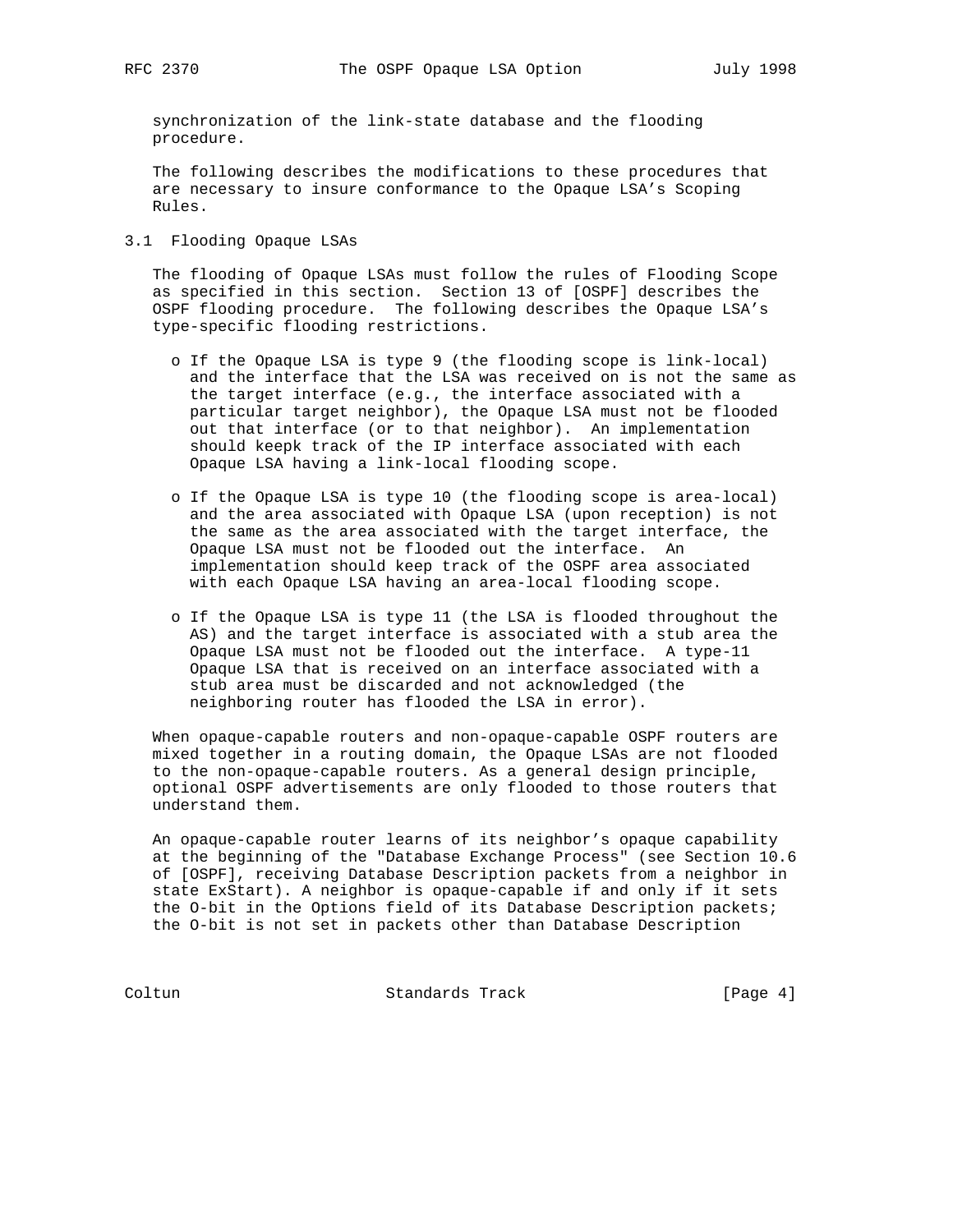packets. Then, in the next step of the Database Exchange process, Opaque LSAs are included in the Database summary list that is sent to the neighbor (see Sections 3.2 below and 10.3 of [OSPF]) if and only if the neighbor is opaque capable.

 When flooding Opaque-LSAs to adjacent neighbors, a opaque-capable router looks at the neighbor's opaque capability. Opaque LSAs are only flooded to opaque-capable neighbors. To be more precise, in Section 13.3 of [OSPF], Opaque LSAs are only placed on the link-state retransmission lists of opaque-capable neighbors. However, when send ing Link State Update packets as multicasts, a non-opaque-capable neighbor may (inadvertently) receive Opaque LSAs. The non-opaque capable router will then simply discard the LSA (see Section 13 of [OSPF], receiving LSAs having unknown LS types).

3.2 Modifications To The Neighbor State Machine

 The state machine as it exists in section 10.3 of [OSPF] remains unchanged except for the action associated with State: ExStart, Event: NegotiationDone which is where the Database summary list is built. To incorporate the Opaque LSA in OSPF this action is changed to the following.

State(s): ExStart

Event: NegotiationDone

New state: Exchange

 Action: The router must list the contents of its entire area link-state database in the neighbor Database summary list. The area link-state database consists of the Router LSAs, Network LSAs, Summary LSAs and types 9 and 10 Opaque LSAs contained in the area structure, along with AS External and type-11 Opaque LSAs contained in the global structure. AS External and type-11 Opaque LSAs are omitted from a virtual neighbor's Database summary list. AS External LSAs and type-11 Opaque LSAs are omitted from the Database summary list if the area has been configured as a stub area (see Section 3.6 of [OSPF]).

> Type-9 Opaque LSAs are omitted from the Database summary list if the interface associated with the neighbor is not the interface associated with the Opaque LSA (as noted upon reception).

Coltun **Standards Track** [Page 5]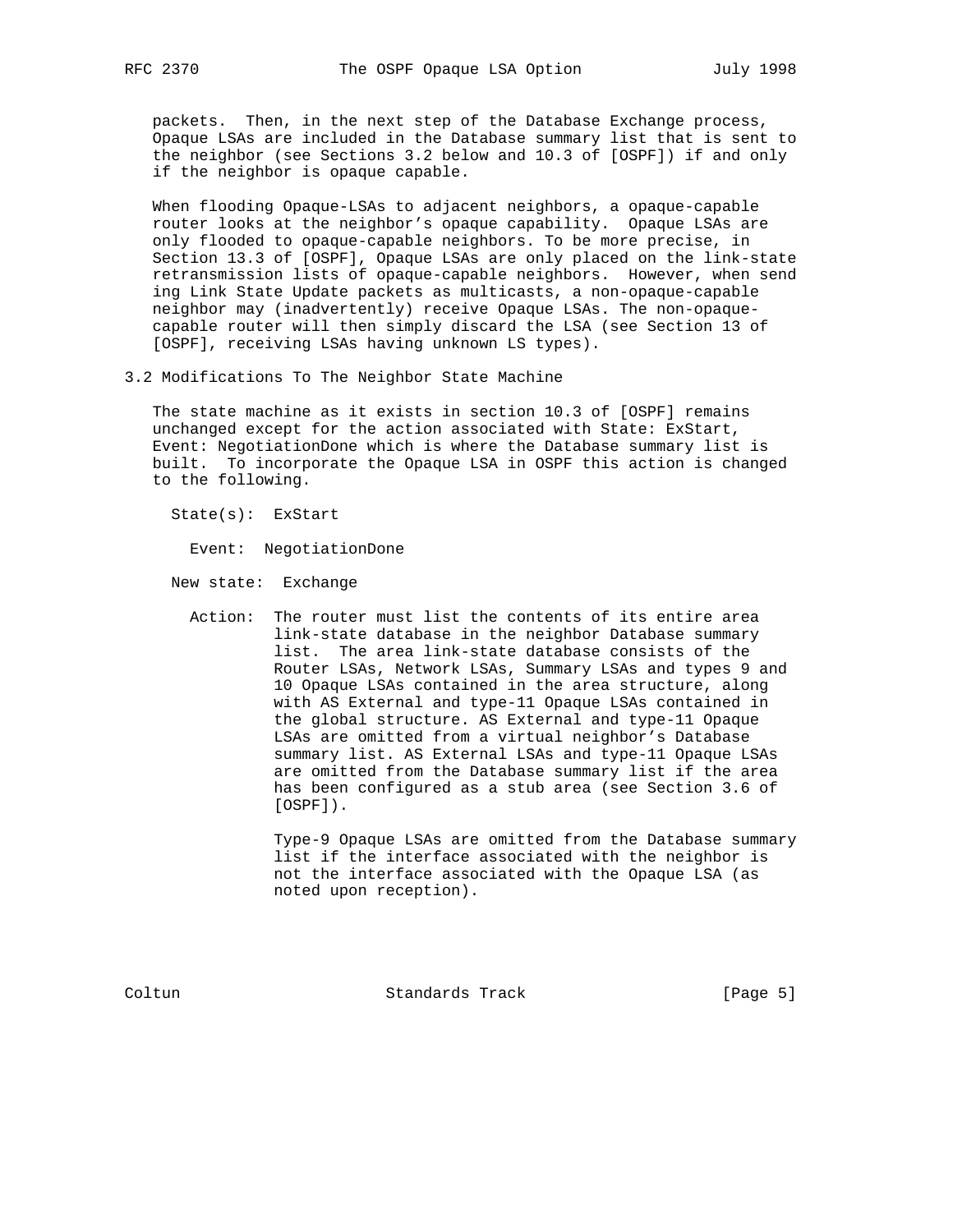Any advertisement whose age is equal to MaxAge is omitted from the Database summary list. It is instead added to the neighbor's link-state retransmission list. A summary of the Database summary list will be sent to the neighbor in Database Description packets. Each Database Description Packet has a DD sequence number, and is explicitly acknowledged. Only one Database Description Packet is allowed to be outstanding at any one time. For more detail on the sending and receiving of Database Description packets, see Sections 10.6 and 10.8 of [OSPF].

# 4.0 Protocol Data Structures

 The Opaque option is described herein in terms of its operation on various protocol data structures. These data structures are included for explanatory uses only, and are not intended to constrain an implementation. In addition to the data structures listed below, this specification references the various data structures (e.g., OSPF neighbors) defined in [OSPF].

 In an OSPF router, the following item is added to the list of global OSPF data structures described in Section 5 of [OSPF]:

- o Opaque capability. Indicates whether the router is running the Opaque option (i.e., capable of storing Opaque LSAs). Such a router will continue to inter-operate with non-opaque-capable OSPF routers.
- 4.1 Additions To The OSPF Neighbor Structure

 The OSPF neighbor structure is defined in Section 10 of [OSPF]. In an opaque-capable router, the following items are added to the OSPF neighbor structure:

 o Neighbor Options. This field was already defined in the OSPF specification. However, in opaque-capable routers there is a new option which indicates the neighbor's Opaque capability. This new option is learned in the Database Exchange process through reception of the neighbor's Database Description packets, and determines whether Opaque LSAs are flooded to the neighbor. For a more detailed explanation of the flooding of the Opaque LSA see section 3 of this document.

Coltun **Standards Track** [Page 6]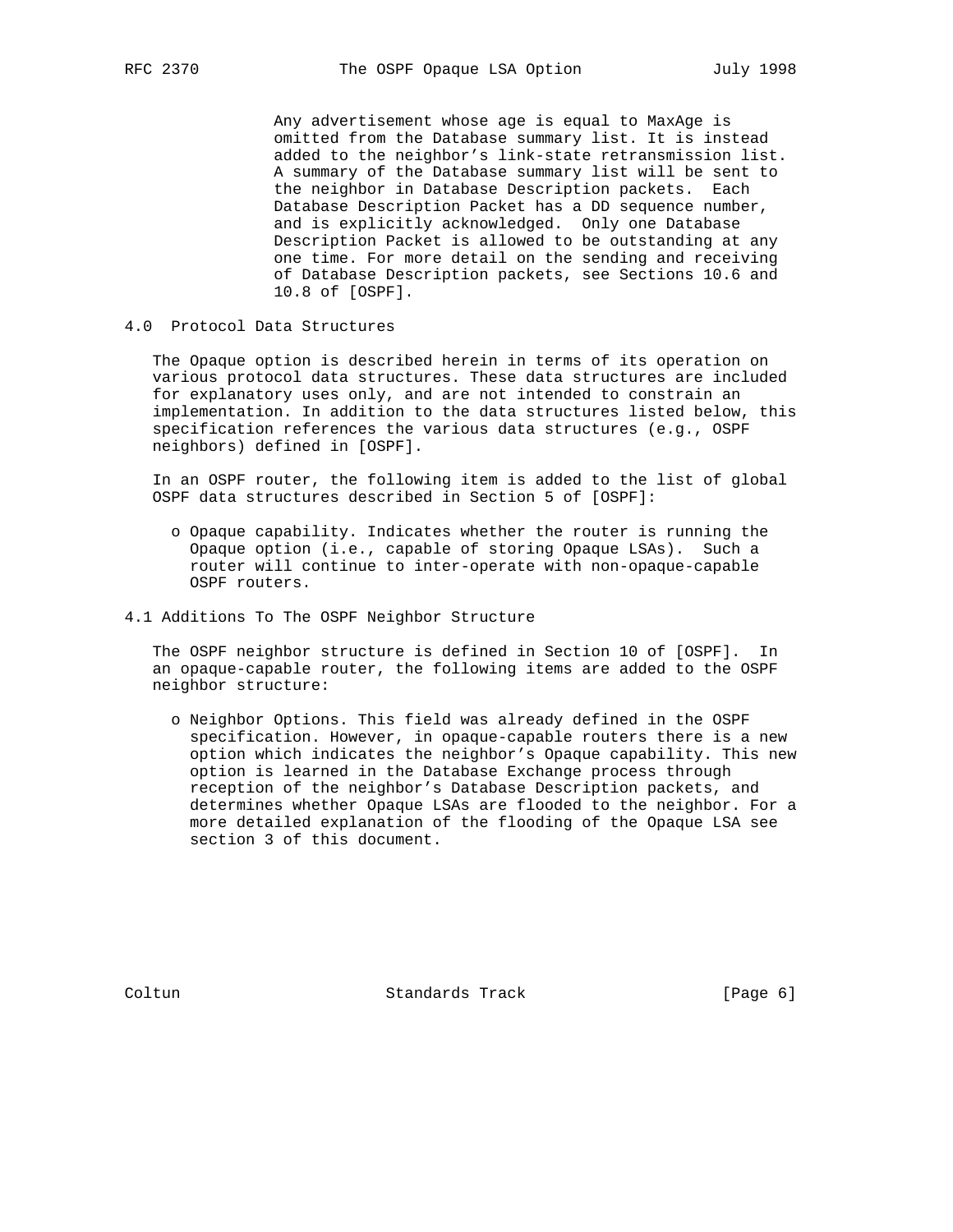#### 5.0 Management Considerations

 This section identifies the current OSPF MIB [OSPFMIB] capabilities that are applicable to the Opaque option and lists the additional management information which is required for its support.

 Opaque LSAs are types 9, 10 and 11 link-state advertisements. The link-state ID of the Opaque LSA is divided into an Opaque type field (the first 8 bits) and a type-specific ID (the remaining 24 bits). The packet format of the Opaque LSA is given in Appendix A. The range of topological distribution (i.e., the flooding scope) of an Opaque LSA is identified by its link-state type.

- o Link-State type 9 Opaque LSAs have a link-local scope. Type-9 Opaque LSAs are flooded on a single local (sub)network but are not flooded beyond the local (sub)network.
- o Link-state type 10 Opaque LSAs have an area-local scope. Type-10 Opaque LSAs are flooded throughout a single area but are not flooded beyond the borders of the associated area.
- o Link-state type 11 Opaque LSAs have an Autonomous-System-wide scope. The flooding scope of type-11 LSAs are equivalent to the flooding scope of AS-external (type-5) LSAs.

 The OSPF MIB provides a number of objects that can be used to manage and monitor an OSPF router's Link-State Database. The ones that are relevant to the Opaque option are as follows.

 The ospfGeneralGroup defines two objects for keeping track of newly originated and newly received LSAs (ospfOriginateNewLsas and ospfRxNewLsas respectively).

The OSPF MIB defines a set of optional traps. The ospfOriginateLsa trap signifies that a new LSA has been originated by a router and the ospfMaxAgeLsa trap signifies that one of the LSAs in the router's link-state database has aged to MaxAge.

 The ospfAreaTable describes the configured parameters and cumulative statistics of the router's attached areas. This table includes a count of the number of LSAs contained in the area's link-state database (ospfAreaLsaCount), and a sum of the LSA's LS checksums contained in this area (ospfAreaLsaCksumSum). This sum can be used to determine if there has been a change in a router's link-state database, and to compare the link-state database of two routers.

Coltun **Standards Track** [Page 7]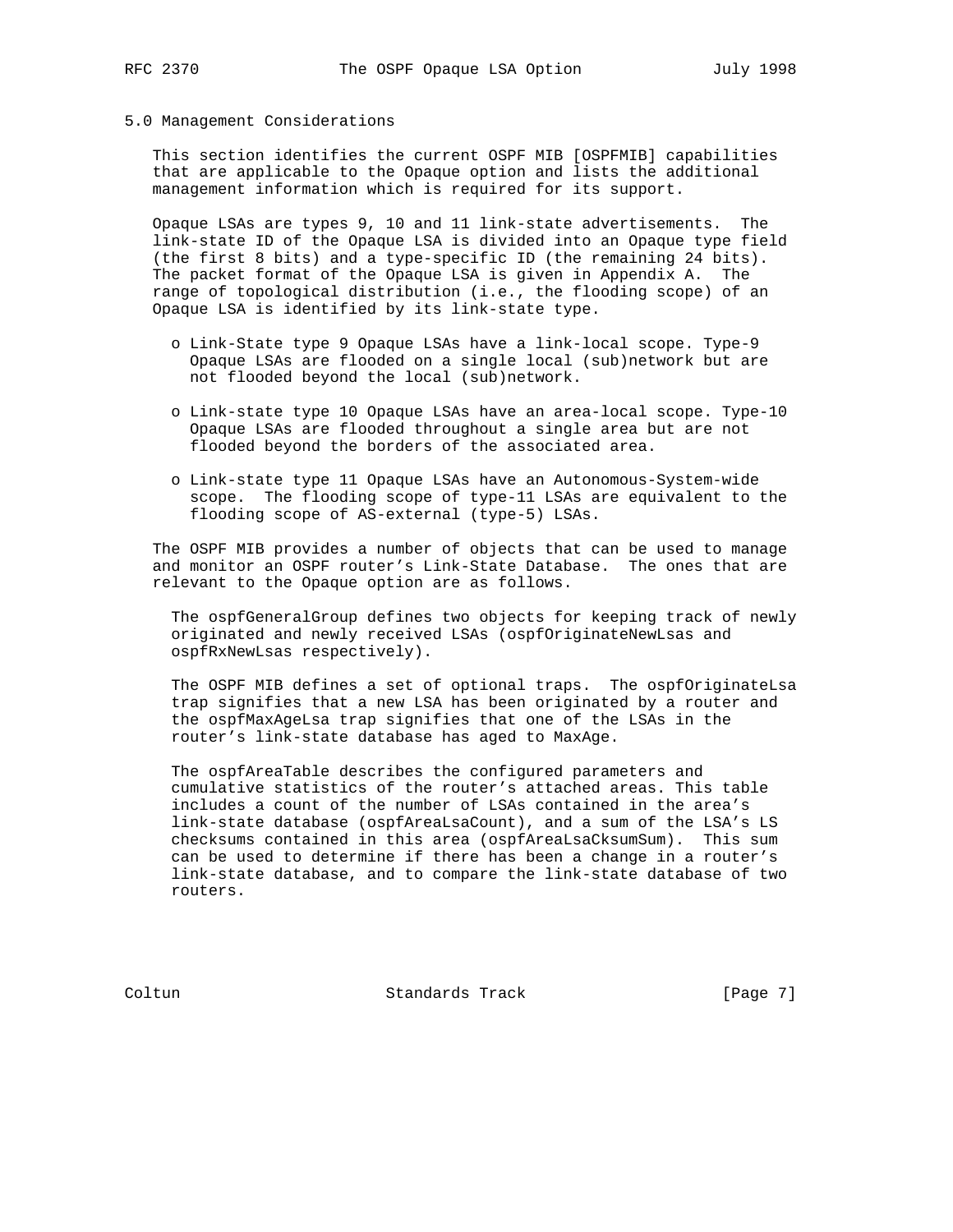The ospfLsdbTable describes the OSPF Process's link-state database (excluding AS-external LSAs). Entries in this table are indexed with an Area ID, a link-state type, a link-state ID and the originating router's Router ID.

 The management objects that are needed to support the Opaque option are as follows.

 An Opaque-option-enabled object is needed to indicate if the Opaque option is enabled on the router.

 The origination and reception of new Opaque LSAs should be reflected in the counters ospfOriginateNewLsas and ospfRxNewLsas (inclusive for types 9, 10 and 11 Opaque LSAs).

 If the OSPF trap option is supported, the origination of new Opaque LSAs and purging of MaxAge Opaque LSAs should be reflected in the ospfOriginateLsa and ospfMaxAgeLsa traps (inclusive for types 9, 10 and 11 Opaque LSAs).

 The number of type-10 Opaque LSAs should be reflected in ospfAreaLsaCount; the checksums of type-10 Opaque LSAs should be included in ospfAreaLsaChksumSum.

 Type-10 Opaque LSAs should be included in the ospfLsdbTable. Note that this table does not include a method of examining the Opaque type field (in the Opaque option this is a sub-field of the link state ID).

 Up until now, LSAs have not had a link-local scope so there is no method of requesting the number of, or examining the LSAs that are associated with a specific OSPF interface. A new group of management objects are required to support type-9 Opaque LSAs. These objects should include a count of type-9 Opaque LSAs, a checksum sum and a table for displaying the link-state database for type-9 Opaque LSAs on a per-interface basis. Entries in this table should be indexed with an Area ID, interface's IP address, Opaque type, link-state ID and the originating router's Router ID.

 Prior to the introduction of type-11 Opaque LSAs, AS-External (type-5) LSAs have been the only link-state types which have an Autonomous-System-wide scope. A new group of objects are required to support type-11 Opaque LSAs. These objects should include a count of type-11 Opaque LSAs, a type-11 checksum sum and a table for displaying the type-11 link-state database. Entries in this table should be indexed with the Opaque type, link-state ID and the

Coltun Coltun Standards Track [Page 8]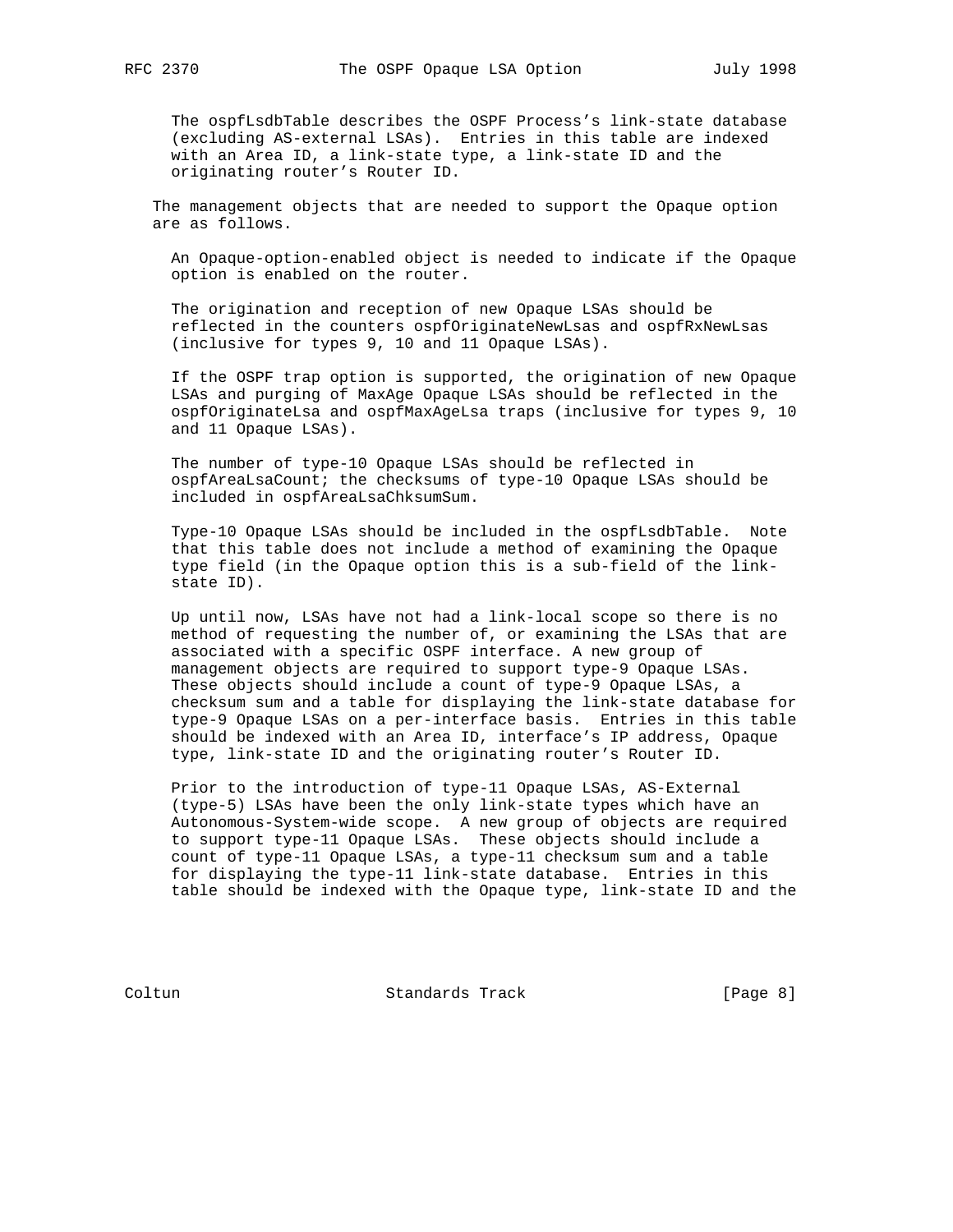originating router's Router ID. The type-11 link-state database table will allow type-11 LSAs to be displayed once for the router rather than once in each non-stub area.

6.0 Security Considerations

 There are two types of issues that need be addressed when looking at protecting routing protocols from misconfigurations and malicious attacks. The first is authentication and certification of routing protocol information. The second is denial of service attacks resulting from repetitive origination of the same router advertisement or origination a large number of distinct advertisements resulting in database overflow. Note that both of these concerns exist independently of a router's support for the Opaque option.

 To address the authentication concerns, OSPF protocol exchanges are authenticated. OSPF supports multiple types of authentication; the type of authentication in use can be configured on a per network segment basis. One of OSPF's authentication types, namely the Cryptographic authentication option, is believed to be secure against passive attacks and provide significant protection against active attacks. When using the Cryptographic authentication option, each router appends a "message digest" to its transmitted OSPF packets. Receivers then use the shared secret key and received digest to verify that each received OSPF packet is authentic.

 The quality of the security provided by the Cryptographic authentication option depends completely on the strength of the message digest algorithm (MD5 is currently the only message digest algorithm specified), the strength of the key being used, and the correct implementation of the security mechanism in all communicating OSPF implementations. It also requires that all parties maintain the secrecy of the shared secret key. None of the standard OSPF authentication types provide confidentiality. Nor do they protect against traffic analysis. For more information on the standard OSPF security mechanisms, see Sections 8.1, 8.2, and Appendix D of [OSPF].

 [DIGI] describes the extensions to OSPF required to add digital signature authentication to Link State data and to provide a certification mechanism for router data. [DIGI] also describes the added LSA processing and key management as well as a method for migration from, or co-existence with, standard OSPF V2.

 Repetitive origination of advertisements are addressed by OSPF by mandating a limit on the frequency that new instances of any particular LSA can be originated and accepted during the flooding procedure. The frequency at which new LSA instances may be

Coltun Standards Track [Page 9]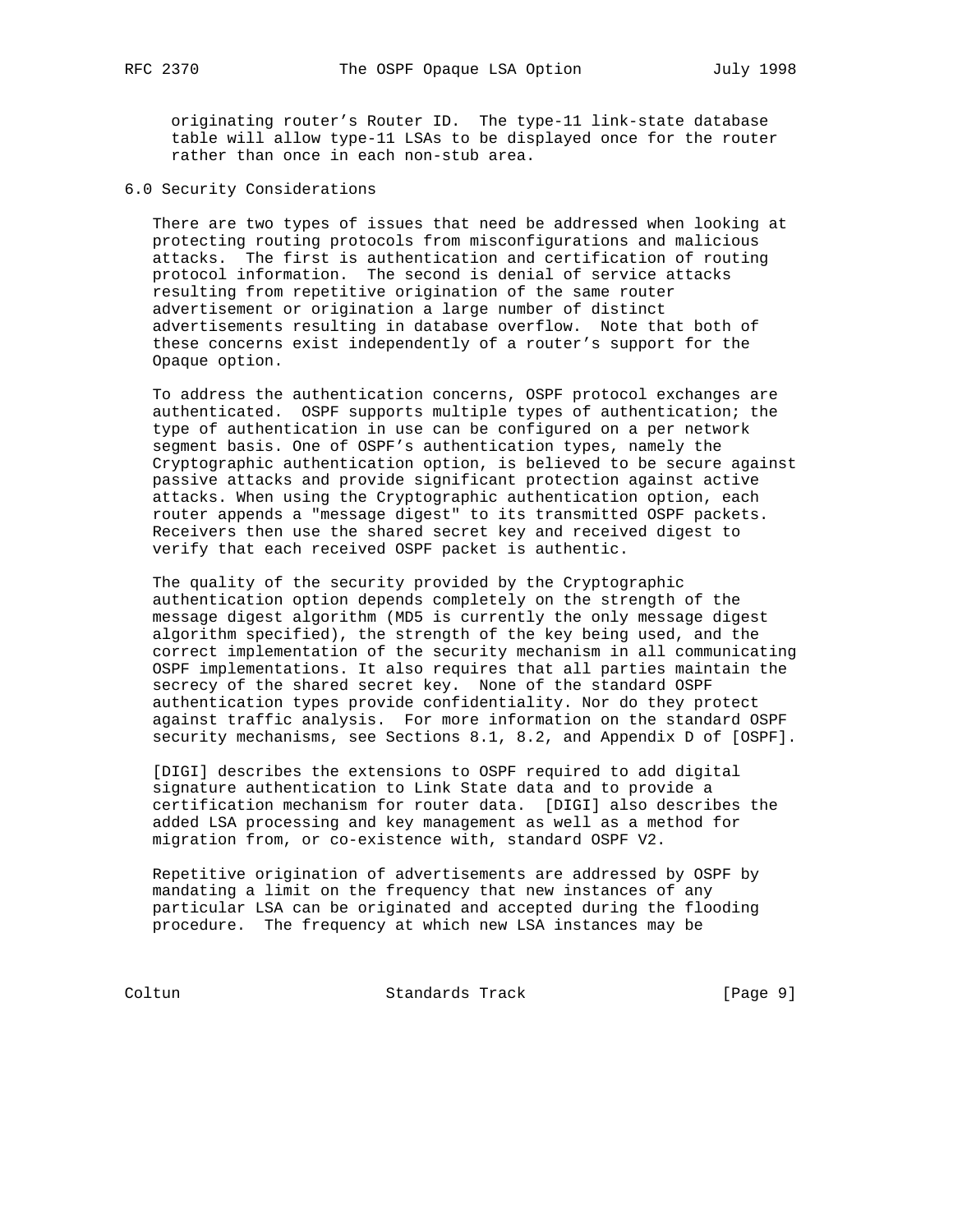originated is set equal to once every MinLSInterval seconds, whose value is 5 seconds (see Section 12.4 of [OSPF]). The frequency at which new LSA instances are accepted during flooding is once every MinLSArrival seconds, whose value is set to 1 (see Section 13, Appendix B and G.5 of [OSPF]).

 Proper operation of the OSPF protocol requires that all OSPF routers maintain an identical copy of the OSPF link-state database. However, when the size of the link-state database becomes very large, some routers may be unable to keep the entire database due to resource shortages; we term this "database overflow". When database overflow is anticipated, the routers with limited resources can be accommodated by configuring OSPF stub areas and NSSAs. [OVERFLOW] details a way of gracefully handling unanticipated database overflows.

7.0 IANA Considerations

 Opaque types are maintained by the IANA. Extensions to OSPF which require a new Opaque type must be reviewed by the OSPF working group. In the event that the OSPF working group has disbanded the review shall be performed by a recommended Designated Expert.

 Following the policies outlined in [IANA], Opaque type values in the range of 0-127 are allocated through an IETF Consensus action and Opaque type values in the range of 128-255 are reserved for private and experimental use.

- 8.0 References
	- [ARA] Coltun, R., and J. Heinanen, "The OSPF Address Resolution Advertisement Option", Work in Progress.
	- [DEMD] Moy, J., "Extending OSPF to Support Demand Circuits", RFC 1793, April 1995.
	- [DIGI] Murphy, S., Badger, M., and B. Wellington, "OSPF with Digital Signatures", RFC 2154, June 1997.
	- [IANA] Narten, T., and H. Alvestrand, "Guidelines for Writing an IANA Considerations Section in RFCs", Work in Progress.
	- [MOSPF] Moy, J., "Multicast Extensions to OSPF", RFC 1584, March 1994.

Coltun Standards Track [Page 10]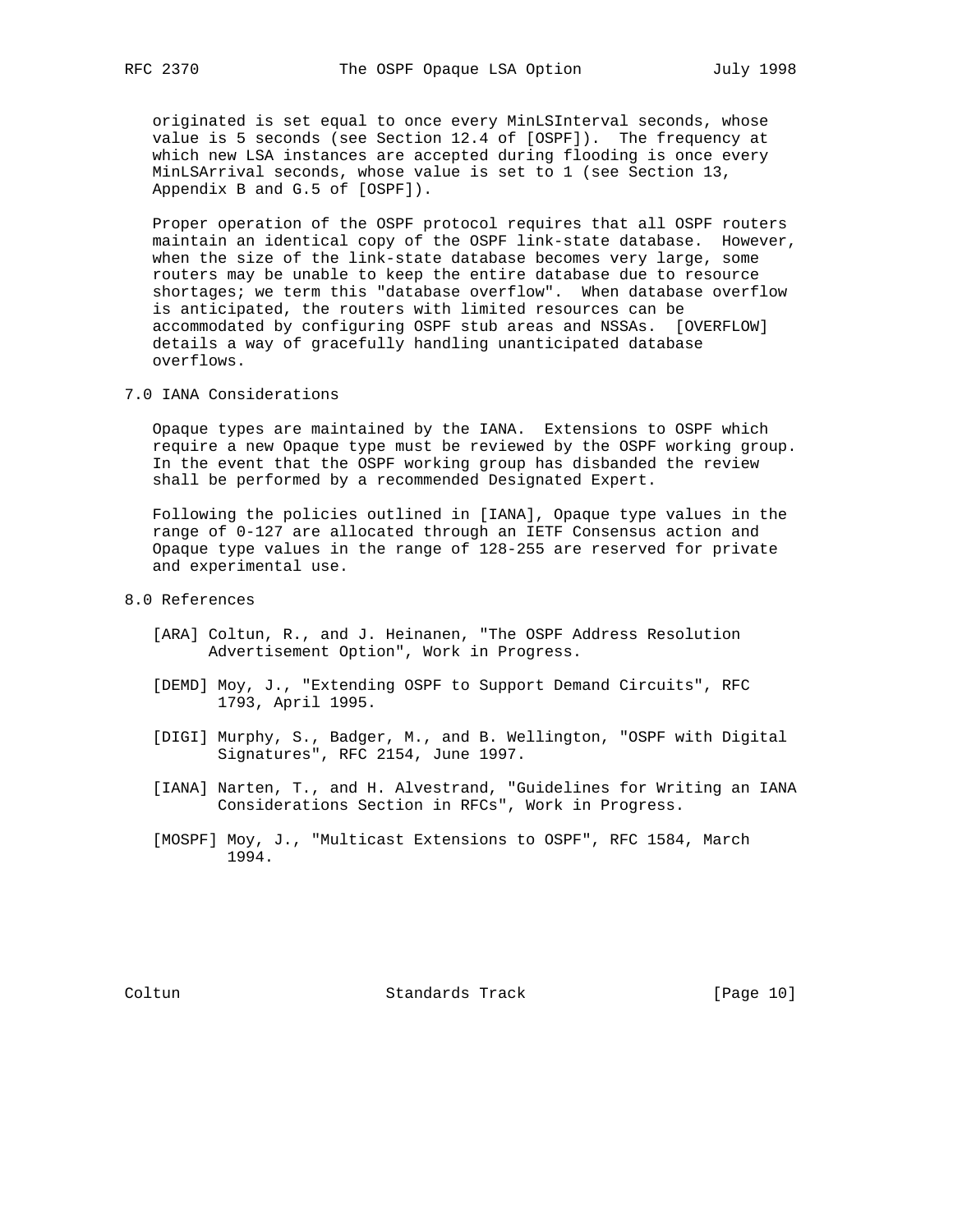[NSSA] Coltun, R., and V. Fuller, "The OSPF NSSA Option", RFC 1587, March 1994.

[OSPF] Moy, J., "OSPF Version 2", STD 54, RFC 2328, April 1998.

 [OSPFMIB] Baker, F., and R. Coltun, "OSPF Version 2 Management Information Base", RFC 1850, November 1995.

 [OVERFLOW] Moy, J., "OSPF Database Overflow", RFC 1765, March 1995.

9.0 Author's Information

 Rob Coltun FORE Systems

 Phone: (703) 245-4543 EMail: rcoltun@fore.com

Coltun Standards Track [Page 11]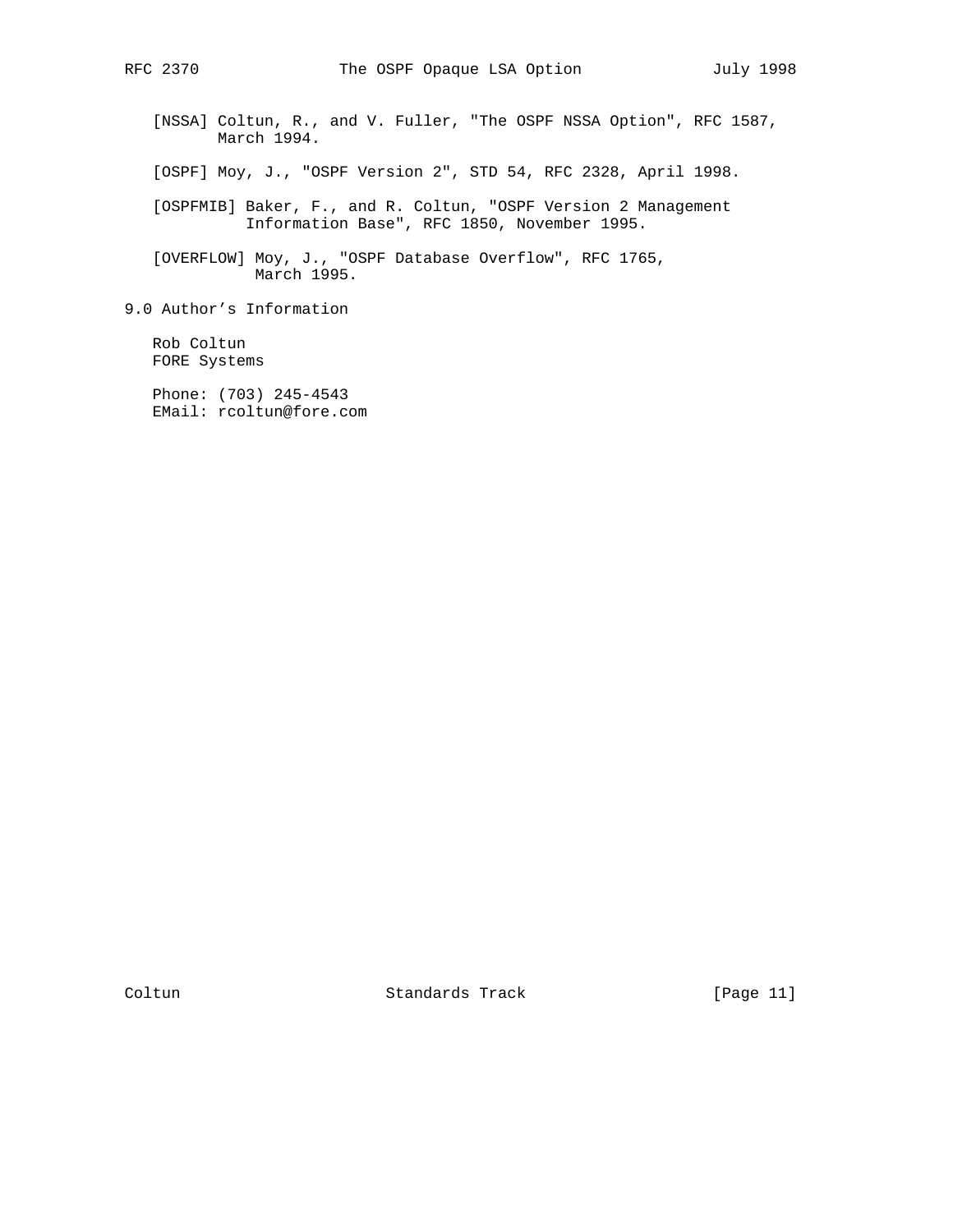# Appendix A: OSPF Data formats

 This appendix describes the format of the Options Field followed by the packet format of the Opaque LSA.

# A.1 The Options Field

 The OSPF Options field is present in OSPF Hello packets, Database Description packets and all link-state advertisements. The Options field enables OSPF routers to support (or not support) optional capabilities, and to communicate their capability level to other OSPF routers. Through this mechanism routers of differing capabilities can be mixed within an OSPF routing domain.

 When used in Hello packets, the Options field allows a router to reject a neighbor because of a capability mismatch. Alternatively, when capabilities are exchanged in Database Description packets a router can choose not to forward certain link-state advertisements to a neighbor because of its reduced functionality. Lastly, listing capabilities in link-state advertisements allows routers to forward traffic around reduced functionality routers by excluding them from parts of the routing table calculation.

 Six bits of the OSPF Options field have been assigned, although only the O-bit is described completely by this memo. Each bit is described briefly below. Routers should reset (i.e., clear) unrecognized bits in the Options field when sending Hello packets or Database Description packets and when originating link-state advertisements. Conversely, routers encountering unrecognized Option bits in received Hello Packets, Database Description packets or link-state advertisements should ignore the capability and process the packet/advertisement normally.

|  | $\vert * \vert$ O $\vert$ DC $\vert$ EA $\vert$ N/P $\vert$ MC $\vert$ E $\vert * \vert$ |  |
|--|------------------------------------------------------------------------------------------|--|
|  |                                                                                          |  |

The Options Field

E-bit

 This bit describes the way AS-external-LSAs are flooded, as described in Sections 3.6, 9.5, 10.8 and 12.1.2 of [OSPF].

MC-bit

 This bit describes whether IP multicast datagrams are forwarded according to the specifications in [MOSPF].

Coltun Standards Track [Page 12]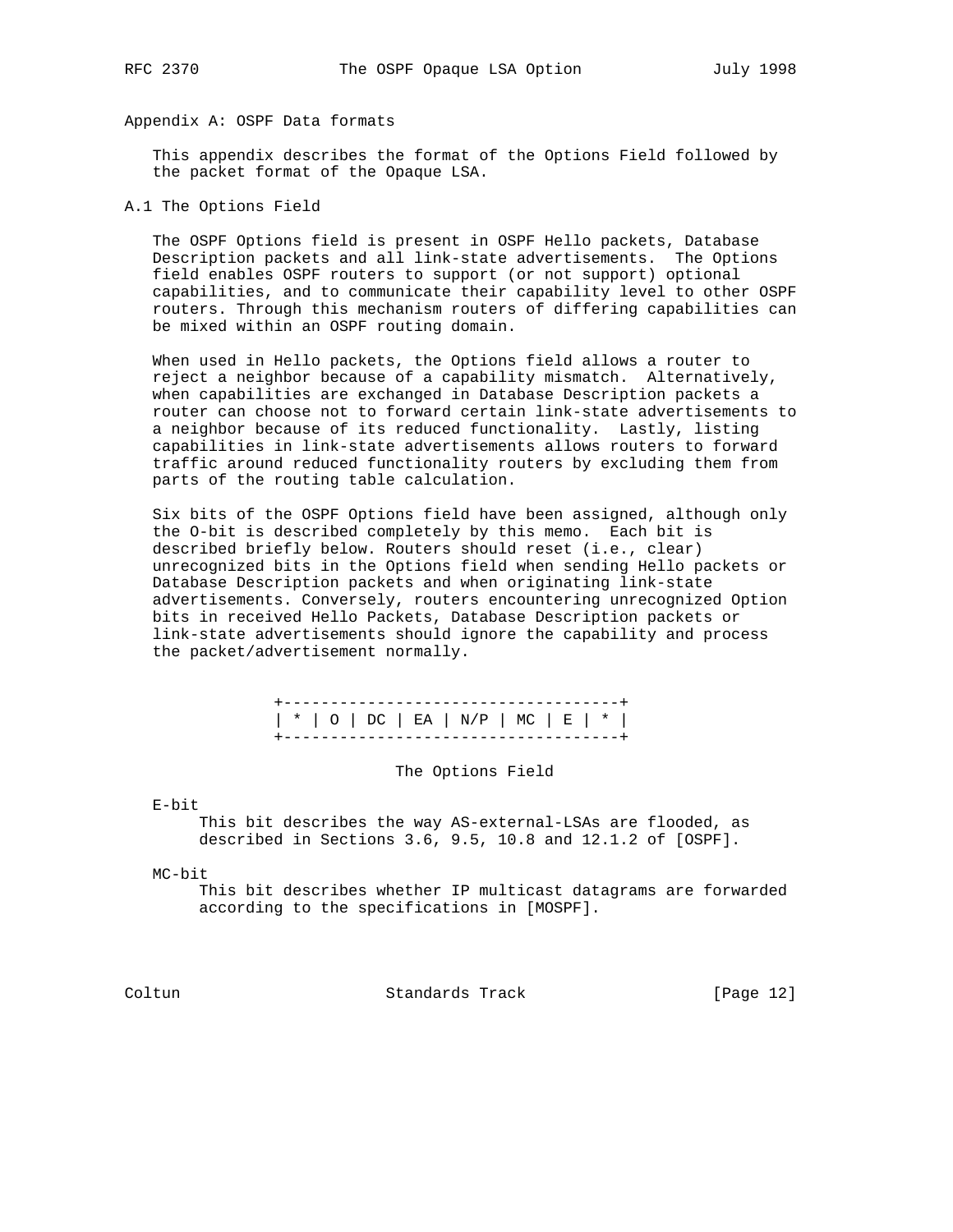#### N/P-bit

 This bit describes the handling of Type-7 LSAs, as specified in [NSSA].

DC-bit

 This bit describes the router's handling of demand circuits, as specified in [DEMD].

EA-bit

 This bit describes the router's willingness to receive and forward External-Attributes-LSAs, as specified in [EAL].

O-bit

 This bit describes the router's willingness to receive and forward Opaque-LSAs as specified in this document.

#### A.2 The Opaque LSA

 Opaque LSAs are Type 9, 10 and 11 link-state advertisements. These advertisements may be used directly by OSPF or indirectly by some application wishing to distribute information throughout the OSPF domain. The function of the Opaque LSA option is to provide for future extensibility of OSPF.

 Opaque LSAs contain some number of octets (of application-specific data) padded to 32-bit alignment. Like any other LSA, the Opaque LSA uses the link-state database distribution mechanism for flooding this information throughout the topology. However, the Opaque LSA has a flooding scope associated with it so that the scope of flooding may be link-local (type 9), area-local (type 10) or the entire OSPF routing domain (type 11). Section 3 of this document describes the flooding procedures for the Opaque LSA.

Coltun Standards Track [Page 13]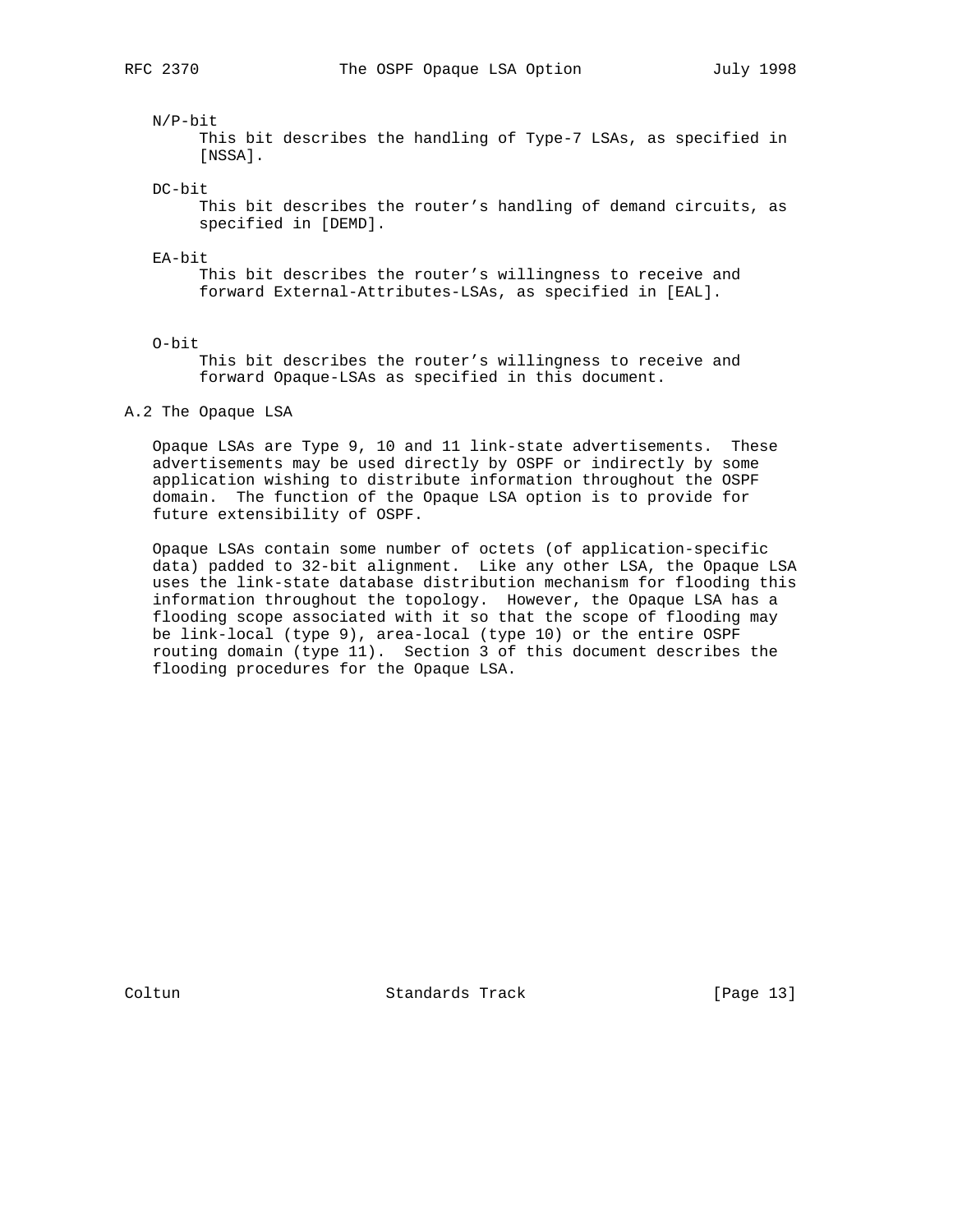0  $1$  2 3 0 1 2 3 4 5 6 7 8 9 0 1 2 3 4 5 6 7 8 9 0 1 2 3 4 5 6 7 8 9 0 1 +-+-+-+-+-+-+-+-+-+-+-+-+-+-+-+-+-+-+-+-+-+-+-+-+-+-+-+-+-+-+-+-+ | LS age | Options | 9, 10 or 11 | +-+-+-+-+-+-+-+-+-+-+-+-+-+-+-+-+-+-+-+-+-+-+-+-+-+-+-+-+-+-+-+-+ | Opaque Type | Opaque ID | +-+-+-+-+-+-+-+-+-+-+-+-+-+-+-+-+-+-+-+-+-+-+-+-+-+-+-+-+-+-+-+-+ Advertising Router +-+-+-+-+-+-+-+-+-+-+-+-+-+-+-+-+-+-+-+-+-+-+-+-+-+-+-+-+-+-+-+-+ LS Sequence Number +-+-+-+-+-+-+-+-+-+-+-+-+-+-+-+-+-+-+-+-+-+-+-+-+-+-+-+-+-+-+-+-+ | LS checksum | Length | +-+-+-+-+-+-+-+-+-+-+-+-+-+-+-+-+-+-+-+-+-+-+-+-+-+-+-+-+-+-+-+-+ | | + + | Opaque Information | + + | ... | ... | ... | ... | ... | ... | ... | ... | ... | ... | ... | ... | ... | ... | ... | ... | ... | ... | 1

Link-State Type

 The link-state type of the Opaque LSA identifies the LSA's range of topological distribution. This range is referred to as the Flooding Scope. The following explains the flooding scope of each of the link-state types.

 o A value of 9 denotes a link-local scope. Opaque LSAs with a link-local scope are not flooded beyond the local (sub)network.

 o A value of 10 denotes an area-local scope. Opaque LSAs with a area-local scope are not flooded beyond the area that they are originated into.

 o A value of 11 denotes that the LSA is flooded throughout the Autonomous System (e.g., has the same scope as type-5 LSAs). Opaque LSAs with AS-wide scope are not flooded into stub areas.

Syntax Of The Opaque LSA's Link-State ID

 The link-state ID of the Opaque LSA is divided into an Opaque Type field (the first 8 bits) and an Opaque ID (the remaining 24 bits). See section 7.0 of this document for a description of Opaque type allocation and assignment.

Coltun Standards Track [Page 14]